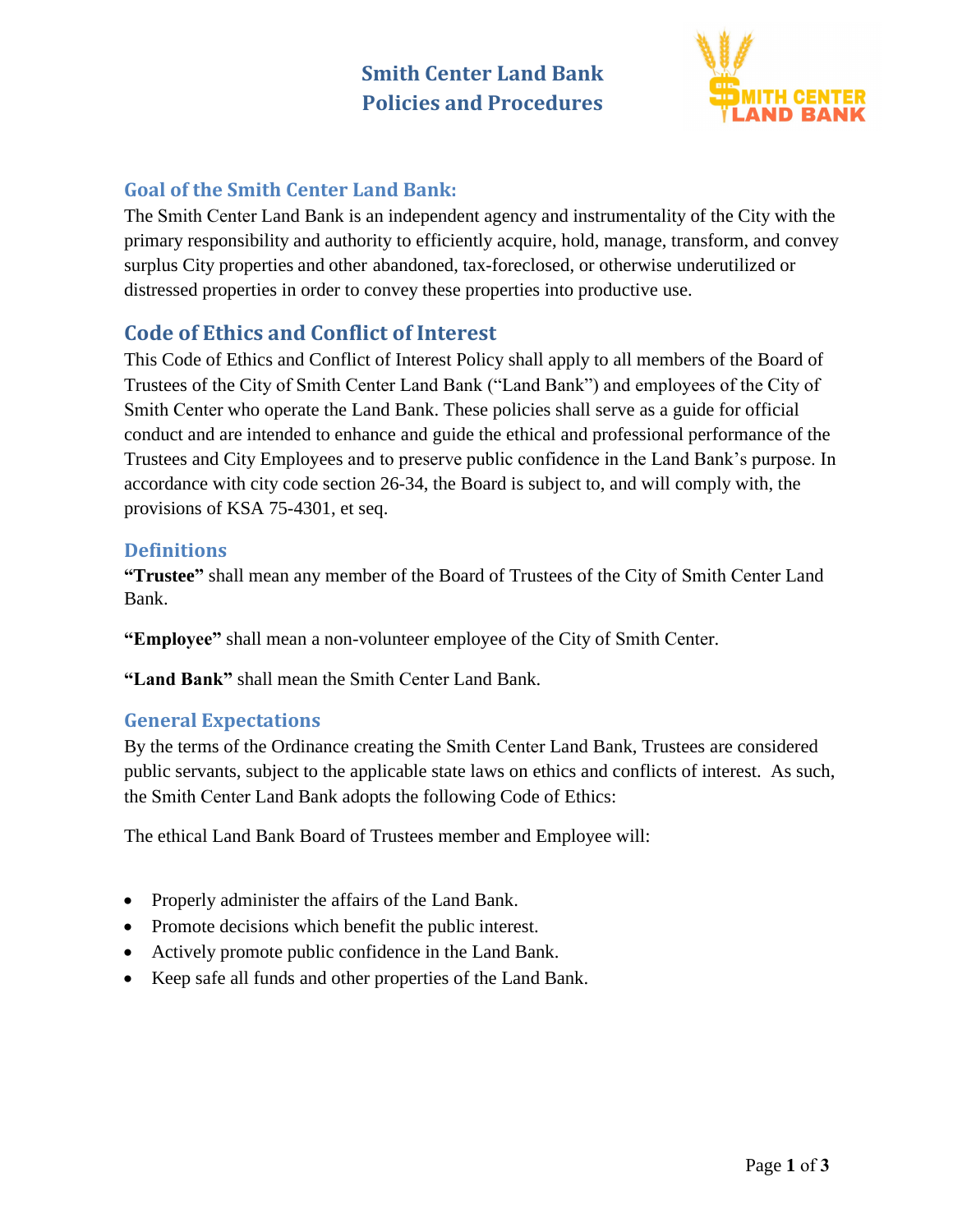- Conduct and perform the duties of the office diligently and promptly dispose of the business of the Land Bank.
- Evaluate all decisions so that the best service or product is obtained at a minimal cost without sacrificing quality fiscal responsibility.
- Include the prestige of the office into everyday dealings with the public, employees, and associates.
- Effectively and efficiently work with governmental agencies, political subdivisions, and other organizations in order to further the interest of the Land Bank.
- Faithfully comply with all laws, regulations, and policies applicable to the Land Bank and impartially apply them to everyone.

An ethical Land Bank Board of Trustees member and Employee will NOT:

- Engage in outside interests that are not compatible with the impartial and objective performance of his or her duties.
- Improperly influence or attempt to influence others to act on his or her own benefit.
- Solicit or accept anything of value from any source which is offered to influence his or her actions as a public official.
- Seek or accept personal gain or profit, directly or indirectly, which would influence or appear to influence, the conduct of his or her official duties.
- Engage in a business transaction in which he or she may profit from his or her official position, or benefit financially from confidential information obtained because of his or her official position.
- Use public property or resources for personal or political gain.

### **Policies on Conflicts of Interest**

Land Bank Board of Trustees members and Employees will actively avoid the appearance or fact of conflicting interests.

#### **Disclosure of Potential Conflicts**

Each Trustee, Employee, or consultant is under an obligation to the Land Bank, and to the community, to inform the Land Bank of any position he or she holds or of any activity that may result in a possible conflict of interest or bias for or against an action or policy, at the time such action or policy is under consideration by the Land Bank. Any possible conflict of interest shall be disclosed to the Economic Development Director and made a matter of record as soon as the issue in question is raised and a possible conflict is known.